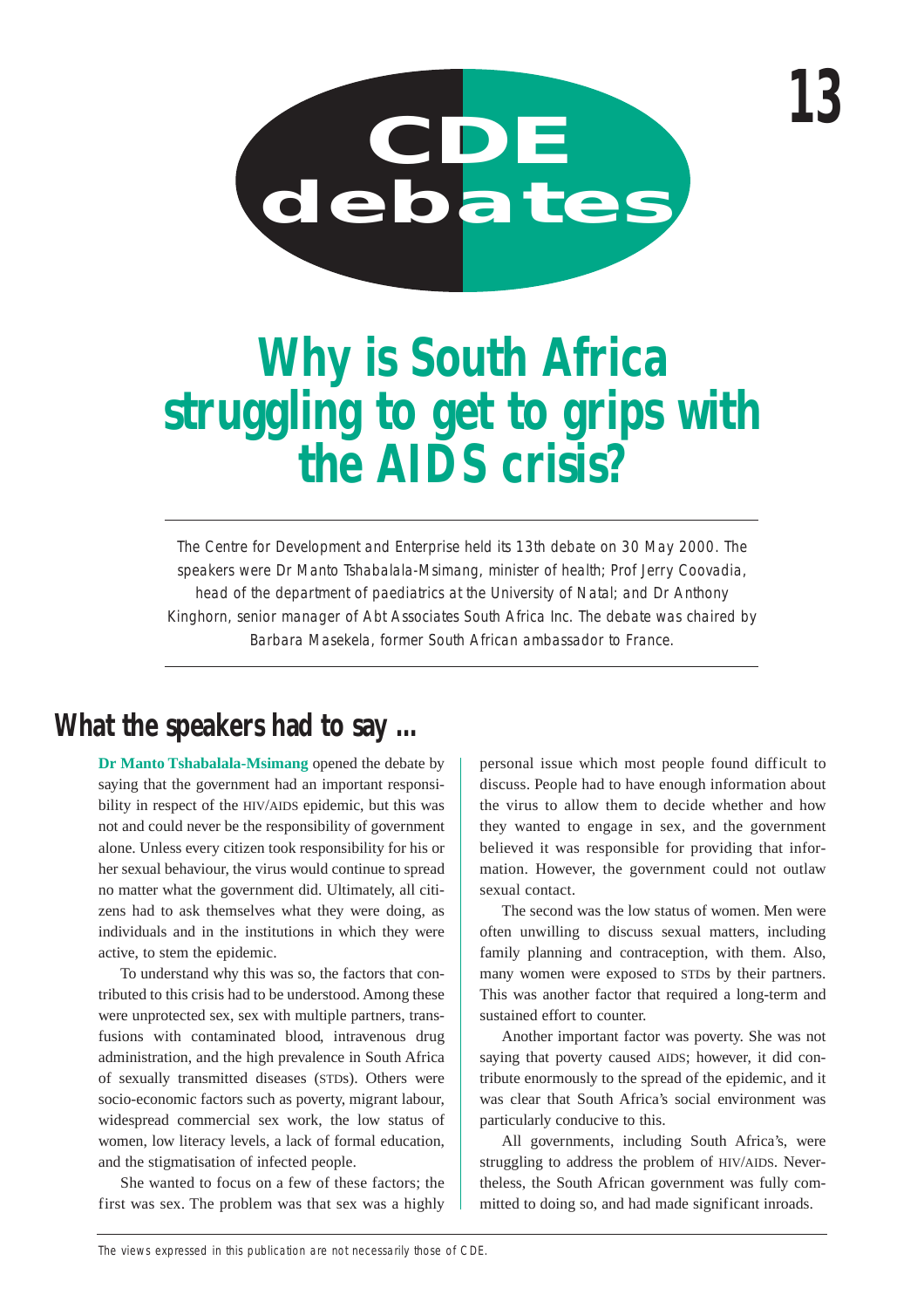It had established the South African National AIDS Council (SANAC), a collaborative partnership combining government and other sectors of society. It had formulated a five-year HIV strategy in terms of which past efforts were regularly reviewed and new goals and objectives formulated. It had developed guidelines for the treatment of infections, occupational exposure to HIV, infant feeding and HIV testing for mothers, and the ethical considerations surrounding HIV and AIDS.

It was sponsoring the Medical Research Council and the efforts of other scientists. Its quest was to find effective responses to the epidemic, but in particular to find a vaccine.

Recent survey results showed that, although much more needed to be done, the government was reaching people with information, and some of them were changing their behaviour. But HIV/AIDS was not just a government problem – it had to be owned by everyone.

**Dr Anthony Kinghorn** spoke about the socio-economic impacts of HIV and AIDS, and their policy implications.

Current evidence suggested that AIDS would not have the catastrophic effect on the macro-economy predicted earlier on; it now seemed that AIDS would reduce economic growth by 0,3 to 0,4 percentage points per annum over the next decade. Cumulatively, this would result in a substantially smaller economy, reducing the resources available for socio-economic development. But it made AIDS just one of the factors affecting growth and development rather than an overriding one.

Similarly, at the micro-economic level, AIDS certainly imposed significant costs on companies and employ-

**I have never** " **doubted that HIV causes AIDS** وو<br>Minister of health ers in general, but it was unlikely to be a dominant factor for most businesses in determining whether they succeeded.

Thus the true socio-economic impact of HIV and AIDS would be felt elsewhere, particularly at the household level. Affected house-

holds would face economic stresses because of the loss of breadwinners and the extra costs of caring for infected people. Infected people and those who cared for them would also be personally stressed.

A particular group needing attention was orphans. By the year 2005 there would be about 800 000 AIDS orphans in South Africa, rising to 2 million by the year 2010. These children would face enormous disadvantages that would have a long-term impact on the future of South African society.

Africa had a long history of supporting terminally ill people and orphans, which had the potential of mitigating the impacts of HIV and AIDS. However, particularly in communities where **CDE debates**

#### **WHAT ARE THE CDE DEBATES?**

CDE debates are intended to explore important issues, and identify challenges facing policy-makers and citizens. In this way, CDE hopes to inform public opinion. This publication is widely distributed and publicised as CDE's contribution to stimulating debate on the issue in question.

levels of HIV were higher than the average, there would be thresholds beyond which such traditional mechanisms would break down, and the socio-economic impacts would become far more severe.

HIV and AIDS would significantly increase poverty. Many poor households would become much poorer, and many middle-income, upper-income and upwardly mobile households would be pushed back into poverty.

Apart from the impoverishment of many households, HIV and AIDS would have important implications for equity in South African society. It would impact on certain communities and even certain provinces far more severely than others. Also, disadvantaged communities were more vulnerable to HIV and AIDS impacts, because they were more susceptible to infection and had fewer resources to cope with the impacts of HIV/AIDS at the household and community level.

One of the key areas of impact was education. Many children would be disadvantaged by HIV and AIDS, and therefore less likely to benefit from education. Also, educators would be heavily affected. Therefore, common assumptions about South Africa's ability to build people's capacity to improve their socio-economic status would be undermined.

Another was that of health care. Estimates suggested that real public health care spending would have to increase by about R16 billion by the year 2010 to provide current good-practice levels of care for people with HIV/AIDS. Total public sector health care expenditure was currently around R25 billion, and available finances were not projected to increase in real terms in the foreseeable future. If antiretroviral drugs were provided, costs would be even higher, even with substantial price discounts. So there were clearly very difficult policy choices and questions to be dealt with in this respect.

The implications for the welfare system were also far-reaching. Some of South Africa's welfare grants would probably become unaffordable in terms of the current financing envelope; this created key policy issues, among them how to make welfare responses to orphans in particular, but people affected by HIV and AIDS in general, more affordable and effective.

As regards the policy implications of the socio-eco-

nomic impacts of HIV and AIDS, South Africa needed to develop a coherent overall strategy based on a thorough understanding of them. It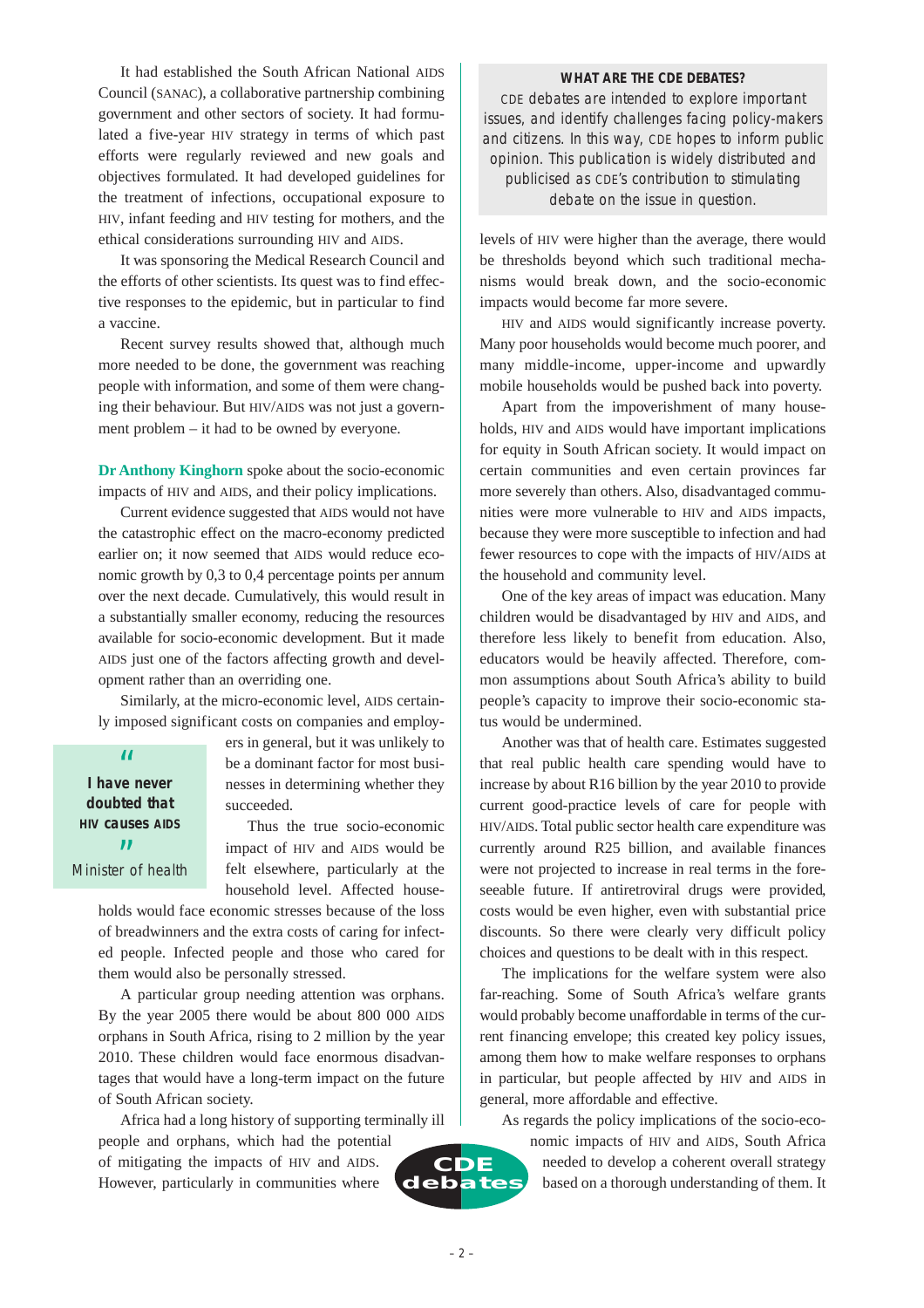

had a long way to go towards developing a strategy that did not approach the many AIDS impacts in a fragmented, unco-ordinated way. This became particularly important when one realised that AIDS and its impacts would last for decades to come. Longer-term strategies rather than knee-jerk policy responses were required.

In the past, responses to the epidemic had been specific to HIV and AIDS. However, particularly as South Africa entered the AIDS epidemic proper, the challenge was to develop a more coherent and broader development approach to policy on HIV and AIDS. This was important in two respects:

- many of the socio-economic impacts of HIV and AIDS needed to be addressed in terms of a sound developmental approach; and
- fundamental determinants of South African society's susceptibility to HIV and AIDS lay in development issues: poverty, poor education, and poor prospects that put people at risk of HIV. Preventing new infections would remain a key issue. Despite the potential for the epidemic curve to reach a plateau, projections of new infection rates remained very high for at least the next decade. Unless socio-economic conditions were addressed, high levels of new infections would continue for the foreseeable future.

HIV and AIDS needed to be seen as an intersectoral issue. A key challenge was for everyone, whether in business or in government departments that did not traditionally deal with health issues, to start seeing HIV and AIDS as their core business; as something that would affect them all in a broader social sense as well as in their immediate social circle and workplaces.

**Prof Jerry Coovadia** said there were three major reasons why South Africa was struggling to get to grips with the AIDS crisis.

The virus was very difficult to deal with. There had never been an epidemic like it in human history. The black plague wiped out one third of European society, but it came and went. HIV and AIDS were eroding the lives of Africa's people, and eating away at their societies.

The virus itself was also very complex. Medical scientists understood it to a degree, but could not control it because it mutated so rapidly. Moreover, people were asked to perform a monumental behavioural change. How did one get people to change their sexual behaviour?

- The epidemic had arrived when South Africa was undergoing a complex transition, and South African society was not stable enough to deal with it. This had had an important bearing on the first four years, which were absolutely critical. Inter alia, the AIDS strategy was supposed to be implemented via the provinces, when these had not yet begun to function, and health districts had not yet been set up.
- The government had made a number of mistakes in dealing with HIV/AIDS. Most recently, it had made a major error in contributing to a climate which raised the possibility that HIV did not cause AIDS, and that certain antiretrovirals were toxic.

This would have been tolerable if the disease wasn't so complex, if there was a cure, and if people did not need constant reassurance and encouragement – especially in communities like those in South Africa, which were in the throes of poverty and violence, including violence against women.

In such a society, if the government said something that created any doubts, one was asking for problems. Ultimately, the man in the street said, why should I wear a condom, and why shouldn't I sleep with more than one woman?

The credibility of South Africa's AIDS programme had been affected by scandals such as Sarafina 2, the Virodene issue, the question of notification, the dissolution of the AIDS Advisory Council, the composition of SANAC, the doubts cast on whether HIV caused AIDS, and claims about the toxicity of antiretrovirals.

What one had now was a politicisation of medicine, and of a dreadfully dangerous disease. He was not saying that government should not make policy. But when one questioned whether HIV caused AIDS, contradicting 20 years of scientific work, and then asked two groups of scientists to debate this, this was a misunderstanding of how science worked. One could not have science by consensus.

So was government culpable? The answer was yes.

But so was business, and the community as well – in fact, in one way or another everyone was culpable.



**CDE debates**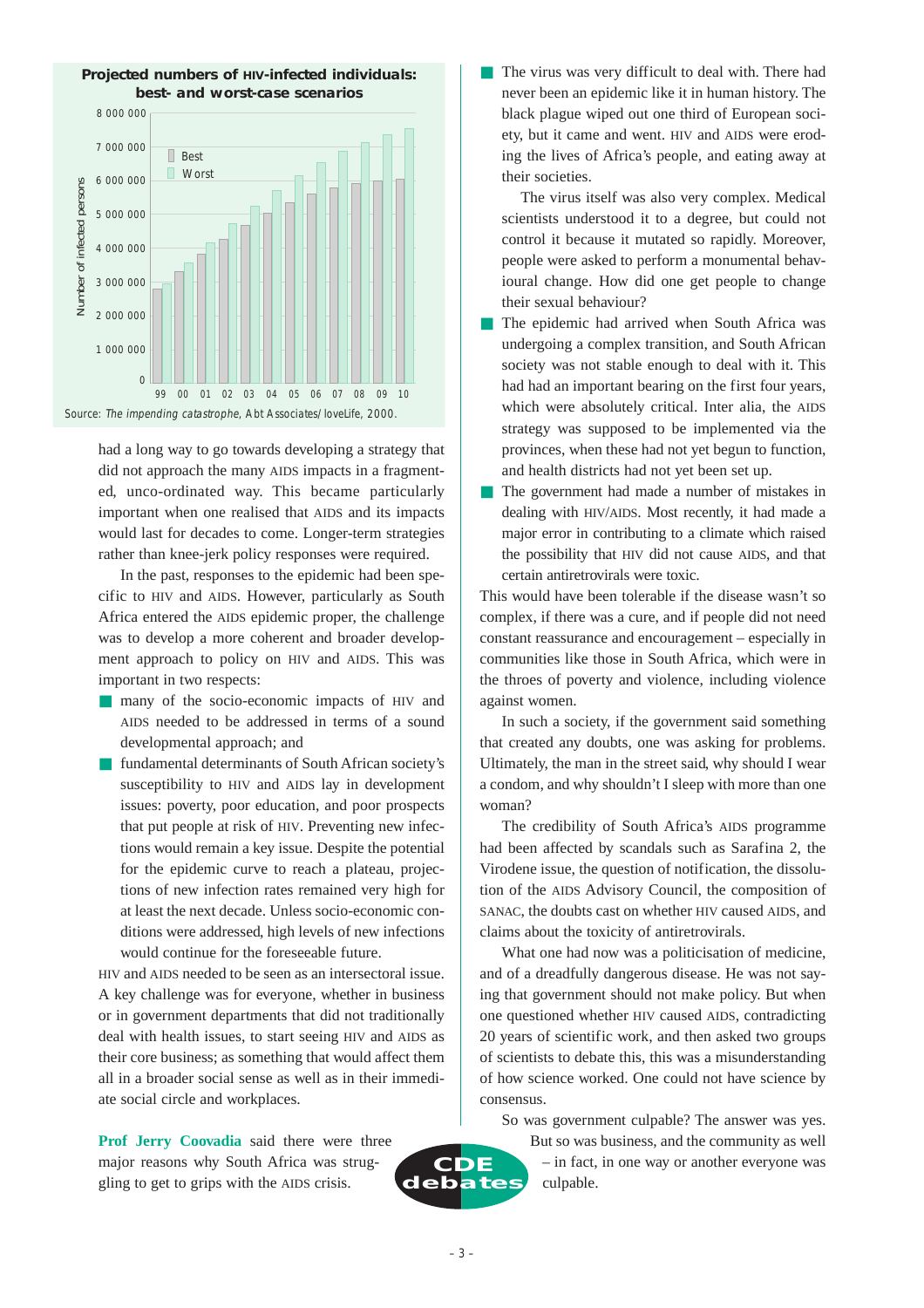### **Points raised during open discussion …**

- Why had President Thabo Mbeki cast doubt on whether HIV caused AIDS?
- What was the government's stance on the use of antiretrovirals, particularly AZT?
- Why had foreign scientists representing an unorthodox view on AIDS been included in the government's panel of experts?
- Did the minister herself have any doubt that HIV caused AIDS?

Dr Tshabalala-Msimang said the president had never said HIV did not cause AIDS. What he had said was that the government had developed a strategy along lines suggested by international agencies, and committed a lot or resources to it, but was not seeing satisfactory returns. He was now asking what elements were missing, and what could be done next.

She herself had never doubted that HIV caused AIDS. However, that did not mean she should not read alternative studies, or try to understand what other scientists were saying. This was precisely because, as Professor Coovadia had pointed out, these were complex and difficult issues. As such, the government would continue to seek new

**The government** " **has made a number of mistakes in dealing with HIV/AIDS. A major error was to contribute to a climate that raises the possibility that HIV does not cause AIDS**

 $99$  Head, department of paediatrics, University of **Natal** 

ways to respond to them.

On the panel of experts, she said the scientific community was not divided, as had been claimed. All the government had said was that it wanted to tap into broader knowledge in areas where additional research was needed; therefore, it was important for South Africa to have invited those scientists. Also, the panel included three South African scientists.

On AZT, she said pharmaceutical companies had only said they were prepared to supply these drugs at a reduced price, but did not say by how much, or how much it cost to produce them.

Administering antiretrovirals

in South Africa would cost R70 000 a patient a year, and perhaps R17 000 to R20 000 if the price was reduced. Given that the entire health budget was R2 billion, this meant the department would have to stop providing any other services. These were difficult choices to make.

Besides this, patients receiving AZT would need to be regularly tested and monitored. This would require infrastructure and person-



nel which did not exist. Moreover, the long-term effects were unknown. In the United States, for example, 50 per cent of HIV-positive people took antiretrovirals. Of those, 35 per cent were dropping off because they could not tolerate the side-effects.

At the World Health Assembly in Geneva, the government had also been advised not to embrace antiretrovirals. This did not mean the government was not exploring the possibility of administering these drugs, but the issue was far from straightforward.

- There was a lot of disillusionment among the unemployed. Some jobless people – some of them with AIDS – were saying, if they weren't working, why should they use condoms? What impact would the AIDS debate have on macro-economic strategy, and especially job creation?
- What was the role of the alleged lifestyle causes of AIDS, particularly poverty and malnutrition?

Prof Coovadia said he had no doubt that some of the problems surrounding HIV transmission had to do with the nature of communities such as those in South Africa, which were marked by violence. The root causes of violence, in turn, were a sense of frustration, humiliation and shame, arising from poverty and a lack of adequate resources. If those factors were addressed, this would undoubtedly have an impact on AIDS.

One of the primary preconditions for violence was not a lack of economic growth as such but a disparity between rich and poor. When this gap was as large as it was in South Africa, it was a prime pointer towards social dissatisfaction and upheaval.

It was not enough for the ministry of finance to deliver a 4 per cent economic growth rate. What was needed was investment in the liberation of women, land reform, education, health, and other social needs.

The minister said that unemployment and AIDS should not be linked too directly. She was not saying that poverty did not influence the spread of HIV and AIDS, but the issue was not as simple as that. The issue of poverty had to be approached in an integrated way. For now, though, prevention was the key.

SANAC had only met twice, and was still trying to find its feet; it was therefore too early to say what it had achieved. However, it was bringing together government, the private sector, CBOs, traditional healers, sport, hospitality industry, unionists, and so on, thus taking forward the multisectoral approach South Africa was trying to develop.

> ■ Occurrences such as the Virodene and AZT controversies had caused a lot of confusion and disillusionment on the ground. Therefore,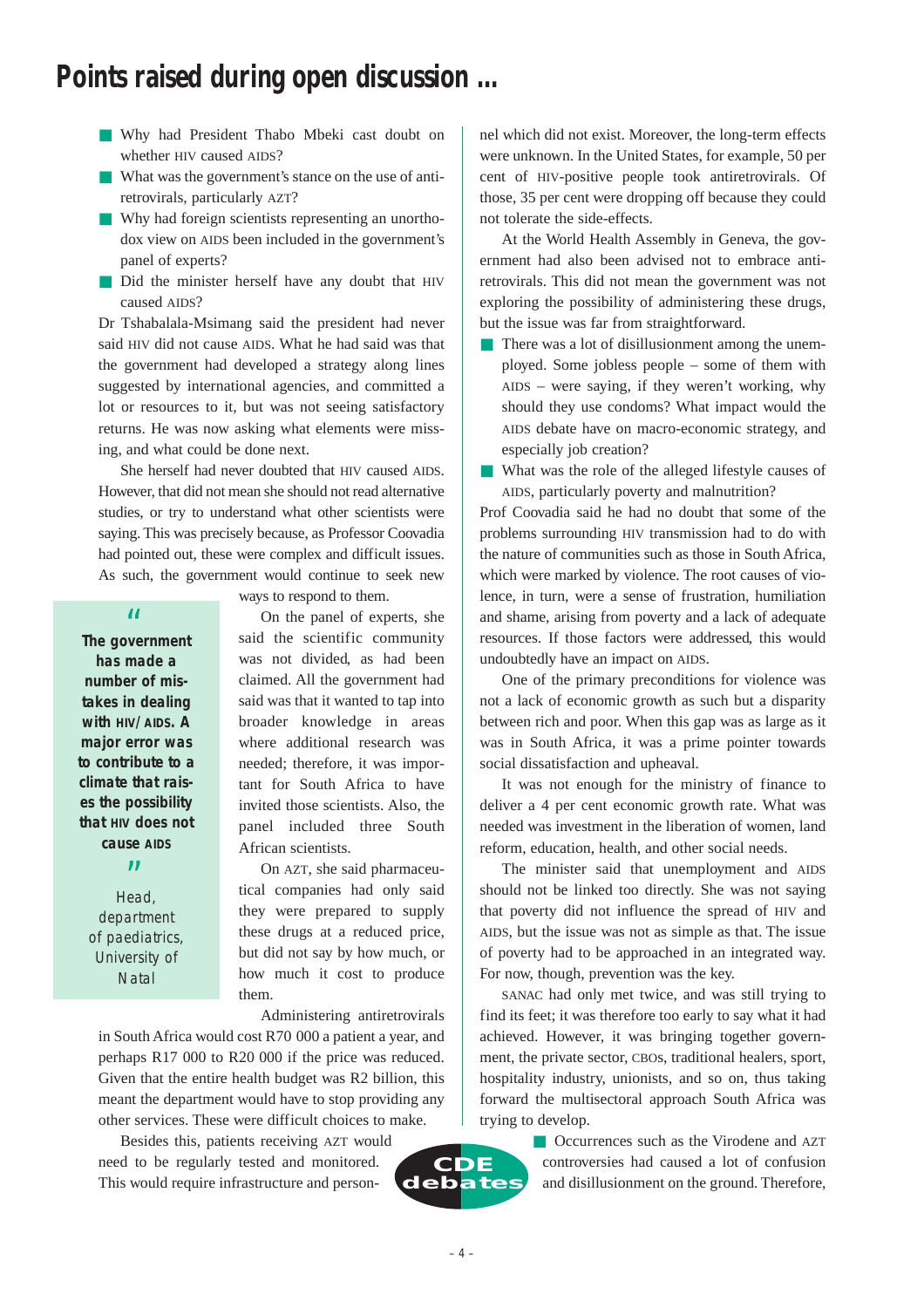there was an urgent need for the government to issue a statement explaining its stance and spelling out clearly what it intended to do.

■ What could be done about AIDS orphans?

Dr Kinghorn said the issue of AIDS orphans was very complicated; multiple strategies had to be adopted. At the level of individual households, an environment had to be created where people could learn about their HIV status earlier and plan for the support of their children.

A broad menu of solutions was needed to support orphans and ensure that their life chances were adequate. Where community-based alternatives were lacking, children would require institutional care, and South Africa needed to build the capacity to provide this.

However, this would not be the first choice. What was needed for orphans as well as infected people was to build the capacity of the community to support those people.

The question was, what agencies such as the government, NGOs and others should do to support rather than break down or replace traditional coping mechanisms. There were also other means of support, such as fostering, that needed to be supported, politically as well as financially.

The adequacy of employee benefits should also be examined to ensure that the relatives of employees who died were provided for. Finally, South Africans needed to think hard about how they would respond as individuals to AIDS orphans.

Prof Coovadia said there were some positive factors: mother-to-child transmission had largely been resolved, and could be reduced with drug therapy. Also, the country could afford to treat at least some adults who were HIV-positive. However, the biggest hope was prevention, and his worry was that changing people's behaviour in the current social climate would take a long time.

No scientist would recommend that antiretrovirals be administered to all HIV-positive adults. If optimal antiretroviral therapy was given to all infected adults, this would more than double South Africa's current per capita expenditure on health. This was not possible.

- Given the proven link between STDs and HIV and AIDS, was enough being done to combat STDs generally?
- Had any other countries, particularly developing countries, successfully tackled AIDS in a way that South Africa could learn from?
- Was anything being done to try to control the booming commercial sex industry?
- Why was it now thought that HIV/AIDS would not have a major impact on the macro economy?
- None of the speakers had talked about the fact that South Africa had no role models – prominent members of society who

were prepared to declare publicly that they had HIV or AIDS. What leadership had the ANC given to infected people to make this more public and therefore less stigmatised?

Dr Kinghorn said there were notable successes, of which Thailand was the most undisputed. However, applying lessons from Thailand to South Africa would be very difficult. Elements of that programme – including a very committed multisectoral leadership – could be applied here. Thailand had a highly systematised and legalised sex work industry, and managed to contain infection levels in that sector. However, beyond it HIV was still spreading because people were still not using condoms in more stable partnerships.

Uganda was also held up as an example of a successful programme. Again, key elements seem to be a highly committed leadership manifesting itself early on and across all sectors of the economy and society. Workplace and community programmes also showed definite results in restricting infection rates.

One of the issues raised by the success in Thailand was how to deal with commercial sex work. Legalising commercial sex work would have to be seriously considered. The industry would not disappear; in fact, the HIV/AIDS epidemic would reinforce pressures on

women to become commercial sex workers. Thus a subtle but bold response was needed.

Regarding the macroeconomic impact of HIV and AIDS, he said the people most susceptible to infection were in lower-skilled and poorer groups who played a less important role in driving economy growth. Therefore, despite its magnitude, the epidemic would have less of an impact on growth than might initially be expected. Also, despite the toll taken by the dis-

**The experience** " **of Uganda and Thailand shows that strong leadership and a simple clear message about preventive measures can deliver results** "

ease, enough people of working age would be available to maintain growth, albeit at lower rates.

The underlying message was that using economic growth to measure the seriousness of the epidemic was grossly inadequate; despite the relatively low impact on growth, the epidemic's social impact would be enormous.

Prof Coovadia said the issue of role models was very important; if more people in positions of leadership and respect came forward and said they were HIV-positive, they would give others the confidence and security to

> say so themselves, and reduce the stigma surrounding the disease.